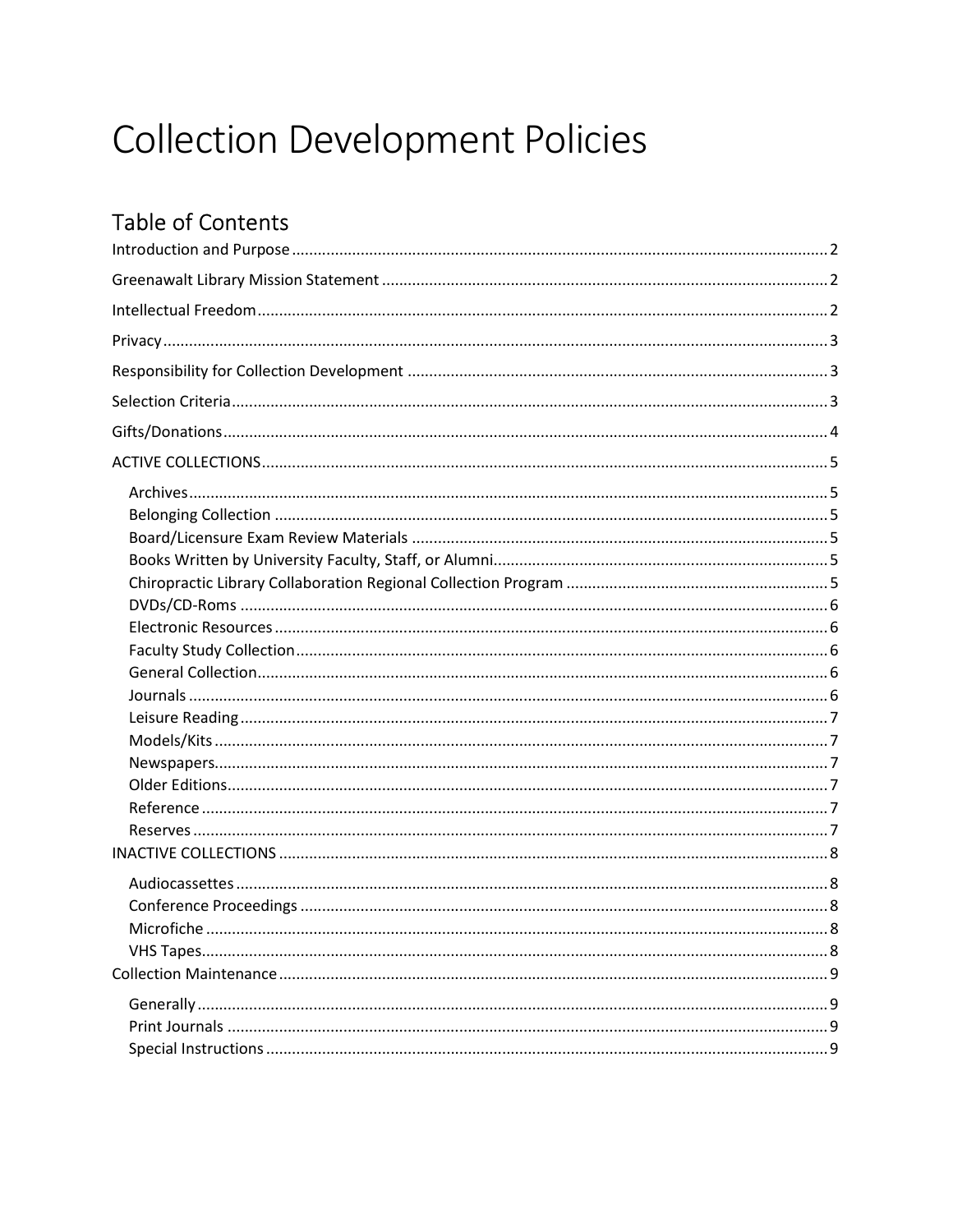## Introduction and Purpose

The purpose of the Greenawalt Library is to ensure access to information, in support of the University's mission and programs, to students, faculty, staff, health care providers, alumni, and other libraries. This includes supporting the curricula by providing resources to our community of users and developing access to resources that anticipate the dynamic nature of the University's information needs. We strive to provide a respectful environment that allows for effective learning and the opportunity for personal and professional development.

We also provide users with a professional library staff who are committed to assist in learning by collecting, organizing, and providing access to information that support the University's curricula, teaching research strategies, and modeling professional values, attitudes and behaviors that the University expects of our students in academic settings.

## Greenawalt Library Mission Statement

Greenawalt Library provides collections, expertise, services, and facilities that are essential to achieve the University's mission of preparing the next generation of healthcare professionals to deliver and advance healthcare

## Intellectual Freedom

Per the American Library Association's Library Bill of Rights:

- 1. Library materials are provided to meet the needs of all students, faculty, staff, and other users; and present all points of view on subjects
- 2. "Library materials are not excluded because of the origin, background, or views of those contributing to their creation. Books and other materials coming from presses that specialize in gay, lesbian, bisexual, and/or transgender subject matter; gay, lesbian, bisexual and/or transgender authors of creators; and materials regardless of format or services dealing with gay, lesbian, bisexual and/or transgender life are protected by the Library Bill of Rights."
- 3. Library services, materials and programs representing diverse points of view on sex, gender identity, gender expression, or sexual orientation are considered for purchase and inclusion in our collections.
- 4. The library challenges censorship of all materials in the collection. When the selection process is questioned or challenged, it is the responsibility of the Director of Library Services to discuss the matter with the patron. The material in question will remain in the collection until the matter is resolved.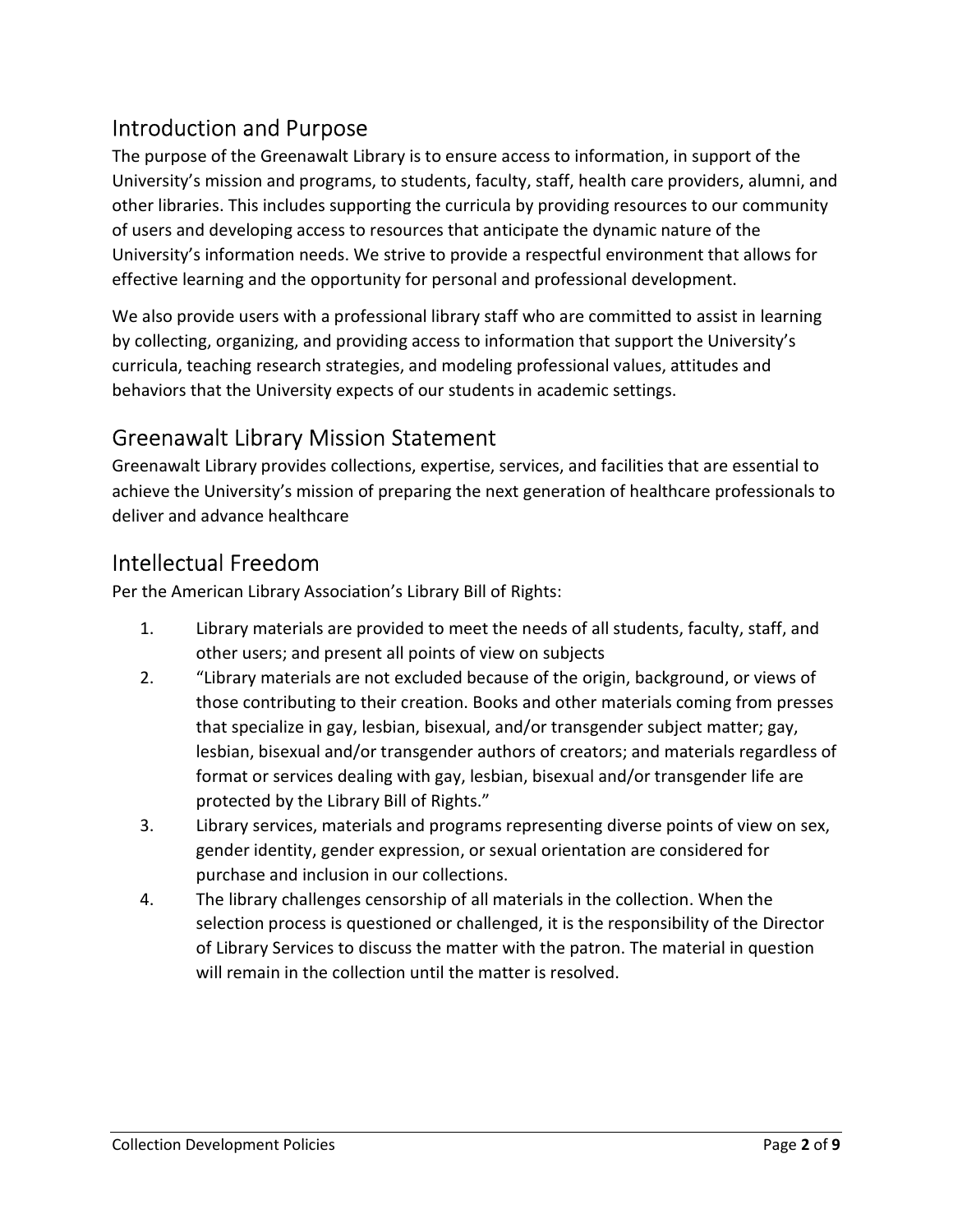## **Privacy**

Per the American Library Association "Confidentiality of library records is a core value of librarianship. Confidentiality exists when a library is in possession of personally identifiable information (PII) about users and keeps that information private on their behalf. This includes such library-created records as closed-stack call slips, computer sign-up sheets, registration for equipment or facilities, circulation records, Web sites visited, reserve notices, or research notes. "

The Greenawalt Library respects the privacy of all who use our services and does not share personal patron information with outside parties/requestors.

## Responsibility for Collection Development

The Director of the Library has the final responsibility for the development and maintenance of the library collections. Input regarding selection ideas by the library staff and University faculty are also welcomed by the Director.

Library liaisons work with representatives of each program to assist in collecting materials to support their curricula.

The Public Services Librarian works with faculty to add textbooks to the Reserves collection and works with the Technical Services Librarian to maintain the collection.

## Selection Criteria

Factors influencing the Director's decision to add new material to the collection include, but are not limited to:

- Knowledge of the University's curricula and understanding the needs and interests of faculty and students
- Reputation of the author or publisher
- Cost
- Existing holdings
- Availability from other libraries
- Scarcity of material on the subject
- Format:
- Request by faculty or students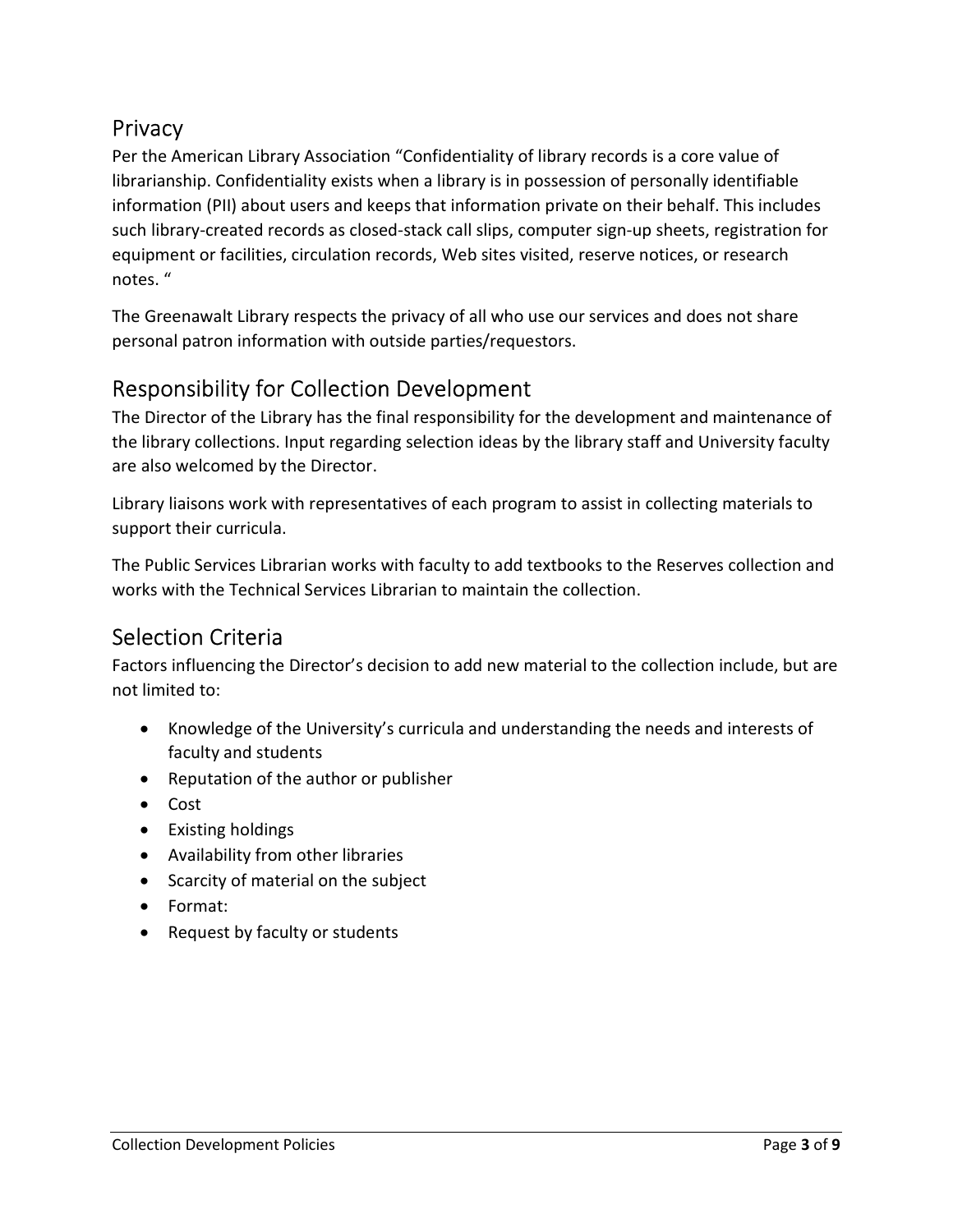## Gifts/Donations

The Greenawalt library accepts donations of materials from faculty and emeritus faculty, staff, students, or alumni if the materials support the University's curriculum and academic programs. This policy also applies to donations by company organizations (ie: Student clubs).

Donation guidelines include:

- Donations must be delivered to the library when the library is open. No donated items can be left outside of the library.
- Upon the donor's request, library staff will provide a receipt for donated items but cannot assign a value to donated materials.
- Library staff reserve the right to reject any donations that do not meet general collection development policies. Rejected items are not returned to the donor but instead are recycled or offered to library patrons.

#### We accept:

- Items that support the University's current curriculum and academic disciplines
- Items that augment existing subject areas in the collection
- Duplicates of books in our collection if warranted by circulation statistics.

#### We cannot accept:

- Books in poor condition (stained, yellowed, moldy, torn, written it)
- Any material on a topic not supporting the University's curricula
- Textbooks
- Outdated reference books
- Audiocassettes
- VHS tapes
- Audiobooks
- Loose-leaf publications
- Periodicals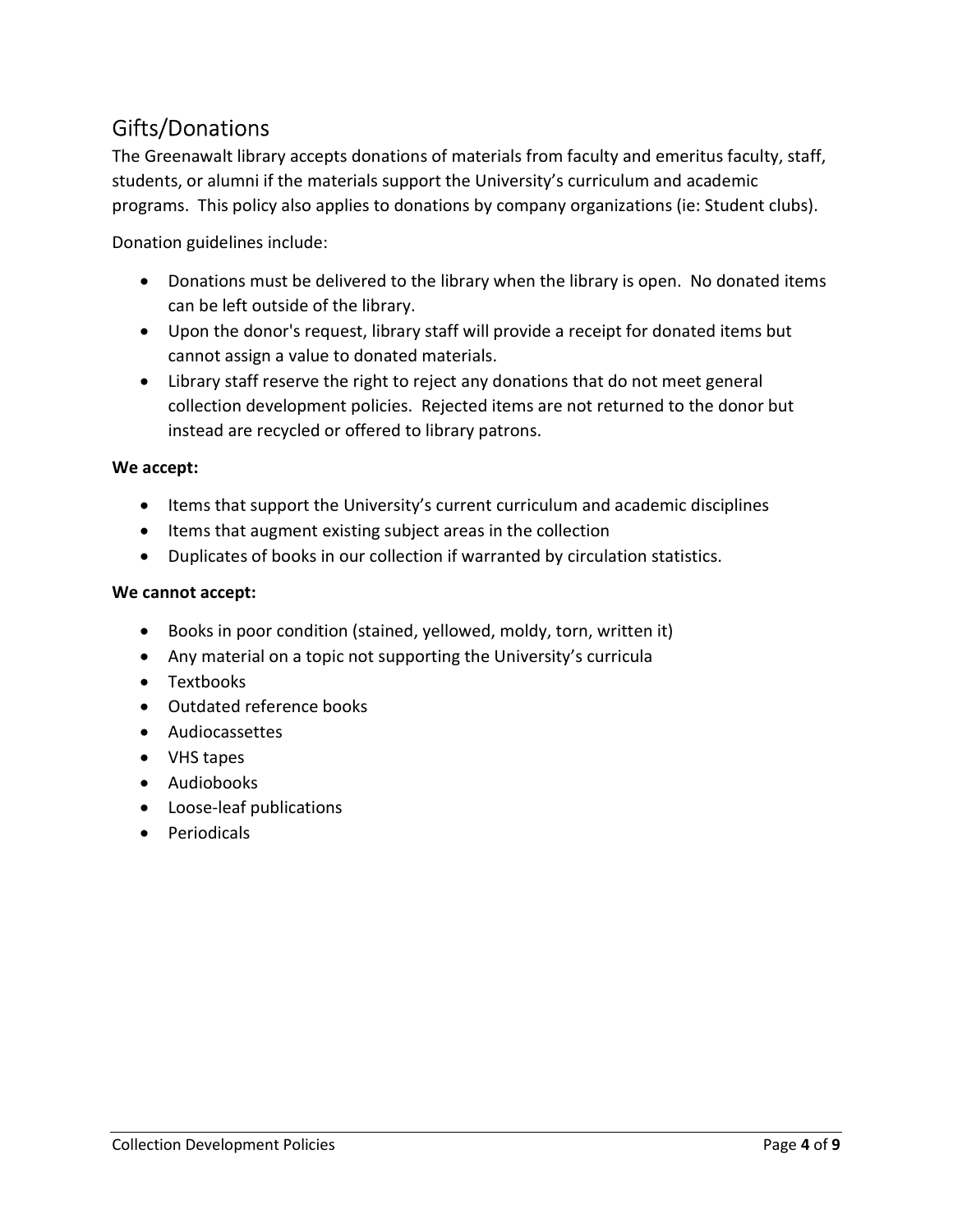# ACTIVE COLLECTIONS

### Archives

Print materials, videos and realia that pertain to the University's history are collected and kept in the library's archives. Additions to the collection are determined by the library's archivist or the library director. No items are purchased for the collection, but appropriate donations from faculty, staff, or alumni are accepted and added to the collection. A full Archives Policy exists as a separate document.

### Belonging Collection

This is an inclusive collection that meets the diverse needs of all of our library users. Topics for purchase include, but are not limited to, ableism, age, educational background, ethnicity, gender, race, and sexual orientation. No authors or publishers of the above topics will be excluded from the selection process. Materials are collected to reflect and support the diversity of our community, and to support the University's mission and diversity statements. The collection will be scrutinized on a regular basis to meet the changing needs of our community.

#### Board/Licensure Exam Review Materials

To provide maximum access to board/licensure exam review materials, the library will purchase three copies of Mosby's review questions for the NBCE examination: parts I and II. One copy is kept in the Reserve collection and two in the general collection. The copies in the general collection can circulate for seven days.

Two copies of boards for other University programs will be purchased if requested by program directors or the Library Director. One copy is kept in the Reserve collection and one in the general collection for seven days circulation.

Adjustments to number of copies and copy location may be made, at the discretion of the Library Director and Public Services Librarian, to support the needs of the students.

## Books Written by University Faculty, Staff, or Alumni

Books authored by current faculty or university alumni are purchased and added to the library's collection. If a second copy of a book is donated to the library by the author it is added to the Archival collection.

## Chiropractic Library Collaboration Regional Collection Program

Each chiropractic college library in the U.S. and Canada agree to keep materials from specific state on their shelves for use by all of the schools. Greenawalt Library has agreed to keep chiropractic materials from Minnesota, Wisconsin, North Dakota, and South Dakota. If it is determined that we will no longer keep these items in our collection, they are offered to the other chiropractic school libraries via ChiroLC before they are removed from the collection.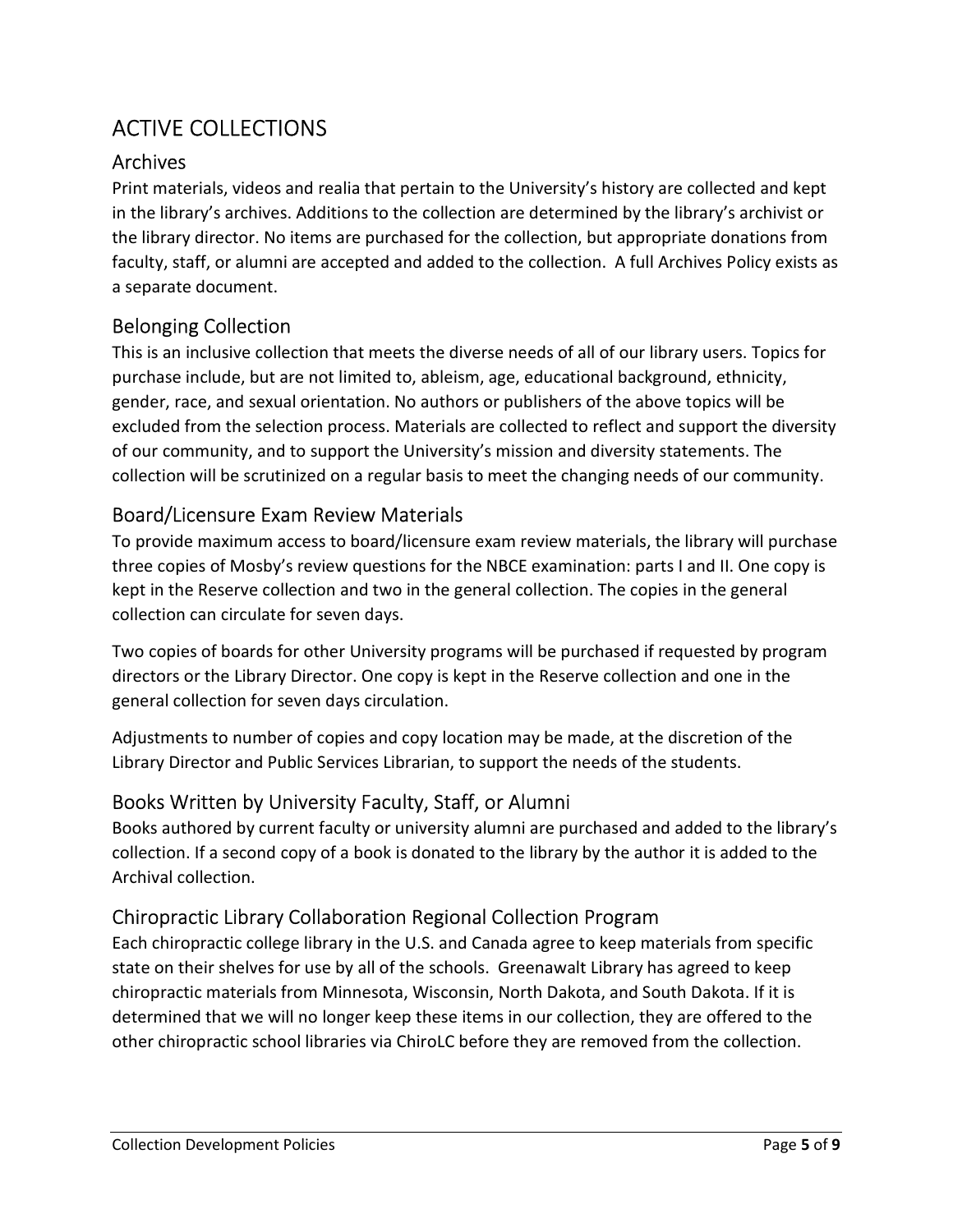#### DVDs/CD-Roms

DVDs and CD-Roms that are not in the Reserve collection can be checked out by all members of the library community. To prevent theft or loss of materials, all DVDs are kept in locked cases that are unlocked by circulation staff at the time of checkout. DVD cases are kept on the shelves, and the actual DVDs are kept in binders at the circulation desk and accessed by circulation staff at the time of checkout.

#### Electronic Resources

Electronic resources are the preferred format, when feasible, for new purchases. Electronic resources are purchased or leased based on criteria methods used for other materials. Also considered are licensing terms, copyright issues, ease of access, availability of usage statistics, and other factors.

Ebooks are generally available with a range of license options. If an ebook is licensed in place of a print textbook, a multi-user license will be selected. If an ebook is selected in place of a print book in the general collection, a single-user license will be selected. This may vary based on available publisher models and associated pricing.

- New ebooks will be configured for the proxy server and added to the catalog using vendor-provided or OCLC records.
- New ejournals will be configured for the proxy server and added to our journal/publication finder tool.

#### Faculty Study Collection

Print materials that deal specifically with teaching methods and assessment are included in this collection that is kept in the Faculty Study for faculty use. Items in the collection are also accessible by library patrons, including ILL requests.

#### General Collection

The general collection consists of print copies of books that include holdings codes of General Collection or 7-Day Materials. Books with a designation of 7-Day Materials are available for checkout of one week only. Other books in the general collection can be checked out for four weeks and may be renewed if there are no holds on the item.

#### Journals

The journal collection consists of both print and electronic resources. Journals are selected to support the curriculum. Print journals are not available for circulation. Library users can use photocopiers in the library to make copies of articles as desired. Copies of articles are also made to fill ILL requests.

All journals will be made discoverable and deliverable through indexing, a journal/publication finder tool, link resolvers, the library catalog, and additional discovery tools. Usage statistics for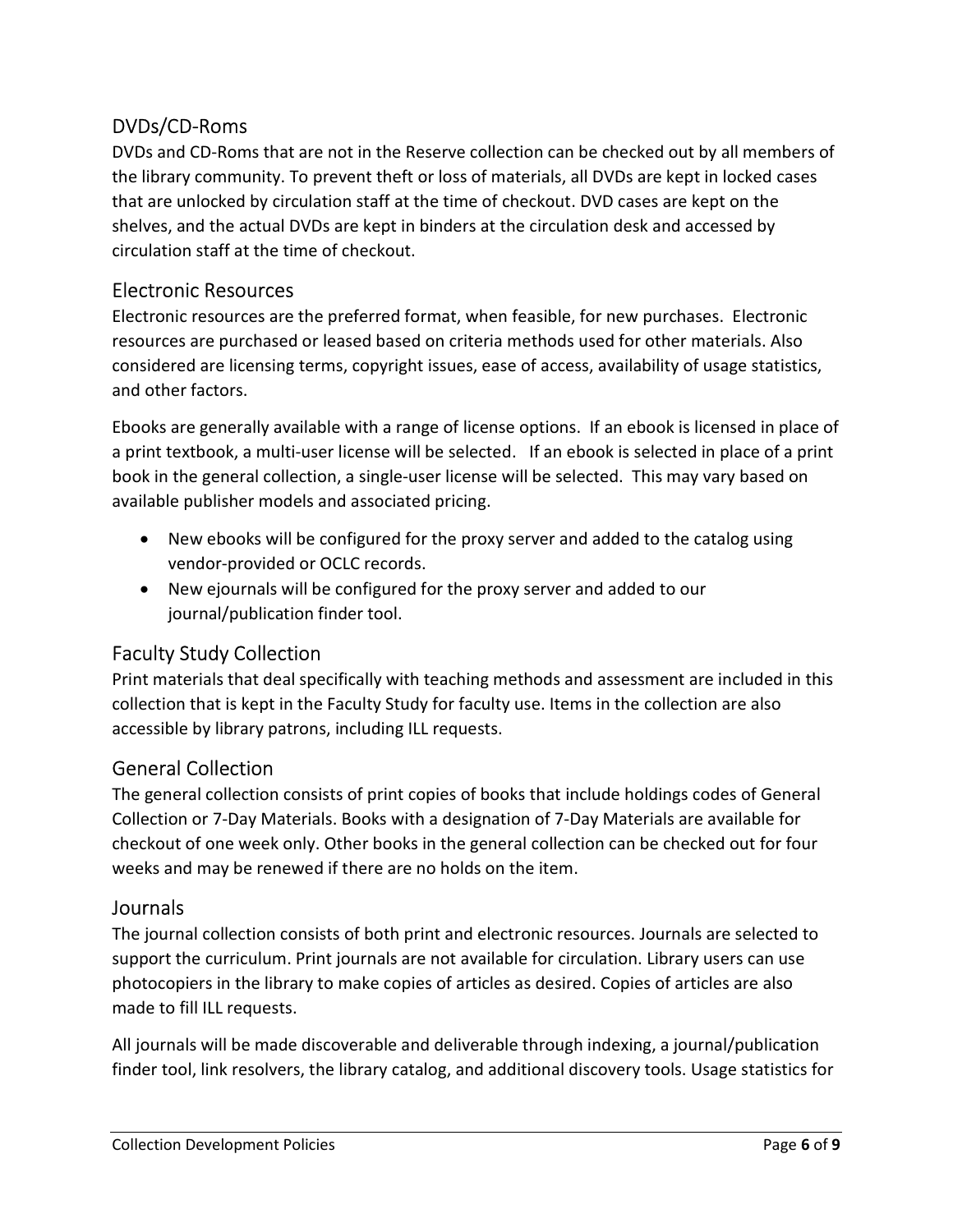electronic journals will be collected annually. Ongoing subscriptions will be evaluated for scope, scale, format, and appropriateness for university programs.

When electronic journal subscriptions are licensed, efforts will be made to allow access in perpetuity. If an electronic journal archive is purchased, print copies will be removed from the collection.

#### Leisure Reading

The library maintains a small print collection of popular magazines and books. Leisure reading magazines include both subscription titles and free publications of interest to our patrons. Leisure reading books are acquired through donations. Magazine issues are retained for a limited time. The leisure book collection is free to the community and is intended for users to either share books or take books. None of the materials are added to the library's catalog.

#### Models/Kits

Models and kits may be purchased at the request of university faculty members. Purchases will be evaluated based on standard collection development policy guidelines, in addition to the suitability and accessibility of the model or kit for library patron usage. All kits and models are to be used in the library only.

#### Newspapers

The library has a seven-day subscription to the Minneapolis Star Tribune. Old issues are kept for one week and then recycled.

#### Older Editions

Retain "next to last" edition depending on subject, length of time between editions, circulation, extent of revision, or as a backup for reference.

#### Reference

The library maintains a small collection of print materials that provide patrons with authoritative information or the opportunity to identify sources. All materials in this collection are print resources and are for library use only. Some of the existing titles in the collection are replaced as new editions are made available and the older editions are added to the general collection. Print copies are weeded from the collection if e-resources are available. The collection is maintained by the Technical Services Librarian and is weeded and/or updated on an annual basis.

#### Reserves

Items in the Reserve collection are mainly textbooks for classes that have been selected by faculty. The collection is jointly maintained by the Public Services and Technical Services librarians. The collection is fluid based on each trimester selection of textbooks by professors. New editions of textbooks are added to the collection, and the older editions are added to the general collection for either seven day or four-week circulation, based on the decision of the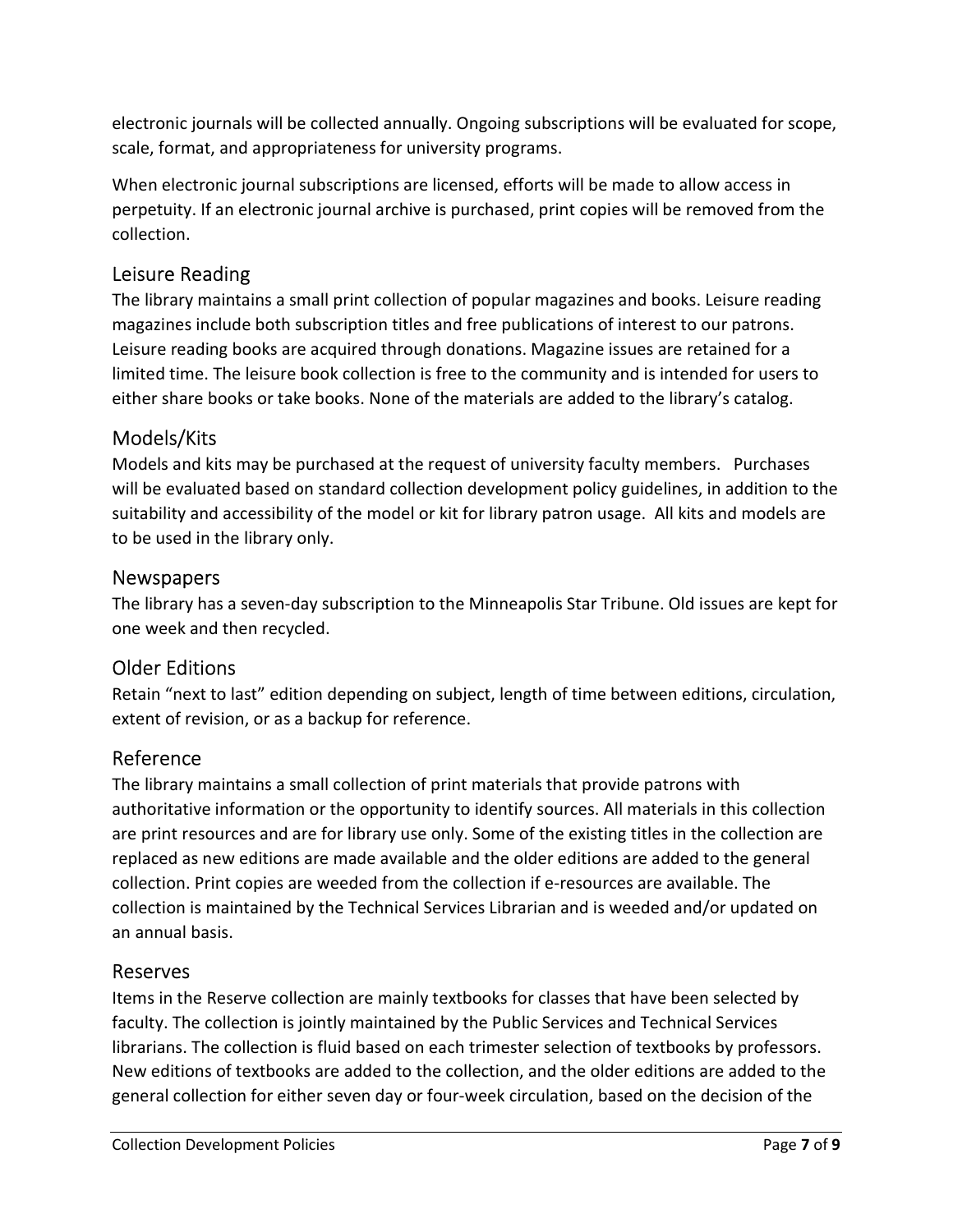Public Services Librarian. An inventory of the collection is taken annually at the end of the fall trimester, at which time to Public Services Librarian determines which, if any, of the items will be moved into the general collection or withdrawn from the catalog.

## INACTIVE COLLECTIONS

#### Audiocassettes

Audiocassettes are no longer actively collected unless they are donated by university faculty members and have historical value to the University or the curricula. These donations are either added to the Archival collection or to the library' general VHS collection.

#### Conference Proceedings

Conference proceedings are no longer actively collected unless they are donated by university faculty members and have historical value to the University or the curricula. All previous editions on the shelves are kept in circulation when new proceedings are received.

#### Microfiche

The library owns a collection of journals on microfiche that will be kept in the collection as long as the library has a working microfiche reader. No new materials are being added to the collection.

#### VHS Tapes

VHS tapes are no longer actively collected unless they are donated by university faculty members and have historical value to the University or the curricula. These donations are either added to the Archival collection or to the library' general VHS collection. Weeding is done on an annual basis, and withdrawal of items is based on the number of times the items have circulated, and when the last time was that they circulated.